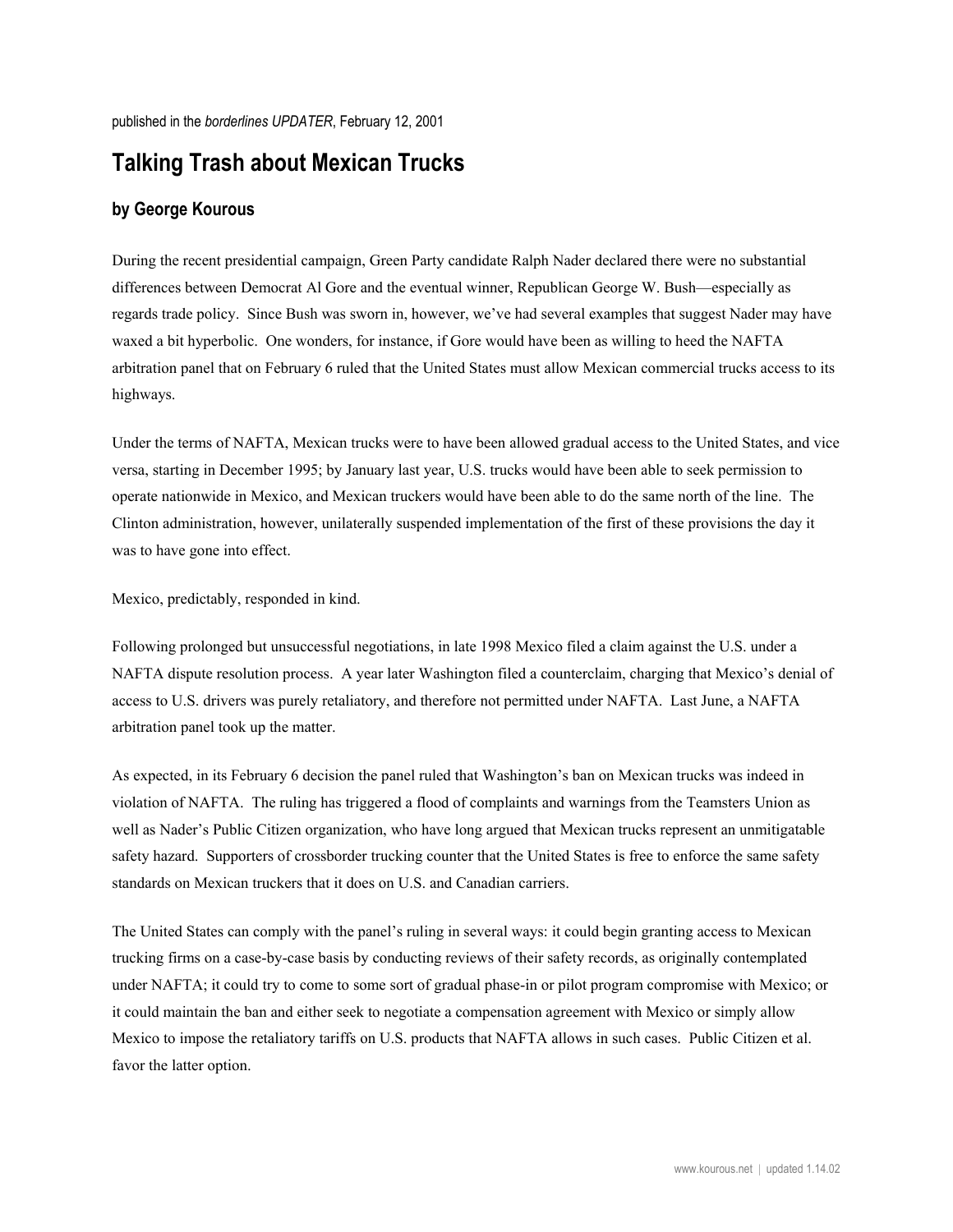Safety is a serious concern, certainly. Mexico's fleet of 375,000 trucks has been estimated to have been in service an average of 15-20 years, compared to five years for most U.S. rigs.

Be that as it may, the notion that Mexico's commercial trucking fleet represents a wholesale safety hazard is being overplayed. Many of the warnings regarding unsafe Mexican carriers refer to a 1997 DOT study showing that between December 19, 1995 and May 3, 1996, 48.7% of Mexican truckers failed safety inspections in Laredo, Texas, while 77.4% failed in El Paso.

But the study, the first of its kind, was initiated two days *after* the U.S. announced it would not honor the NAFTA trucking agreement, and so could not have been the basis for that decision. In the end, the politically induced investigation relied on highly suspect science. For instance, the DOT researchers obtained their data from Mexican drayage equipment, not long-haul rigs. As an article in the *Texas International Law Journal* points out:

The difference between the two is significant. Owned by customs brokers or independent owner-operators, drayage haulers haul freight between import lots on both sides of the border. Most drayage haulers are years or even decades old. Many lack basic vehicle features like lights, reflectors, good tires or brakes, or even safety windows. Their trips only cover the length of an international bridge, so they are not prepared for DOT inspection. It is unlikely that Mexican motor carriers would use drayage carriers for long-distance travel since the risk of breakdown or being turned away at the border is a costly expense. The United States, however, possess no data on the failure rates for [Mexican] trucks that are actually used for long-distance freight hauling. The DOT report compared apples to oranges when it denounced the safety of Mexican trucks on the basis of Mexican drayage haulers. The report was an inaccurate and misleading assessment of what safety conditions would be like if the border were opened.

Additionally, "safety violations" identified in the report also included failure to display a DOT number, obtain state permits, or maintain a driver logbook—U.S. national requirements that do not exist in Mexico.

At any rate, there is considerable evidence that Mexican trucks applying for entry into the United States would comply with standards comparable to those of U.S. operators. Other DOT studies show that in California, which has more commercial vehicle inspection stations and a more rigorous inspection process than Texas, the number of Mexican trucks "idled" for safety reasons dropped to a figure on a par with U.S. trucks—26%. Officials at the Texas Department of Public Safety have noted that the safety performance of Mexican buses—which have already been allowed access to the U.S. under NAFTA—match U.S. safety rates. Finally, as supporters of Mexico's trucking industry point out, if allowed access to the United States, Mexican companies will be apt to send the best trucks in their fleets north, and those doing so will be the largest and best-equipped—smaller carriers without resources for vehicle upgrades or driver training are not likely to operate north of the line.

Another detail lost amid the Mexico-bashing is that the U.S. trucking industry is not itself a shining example of safety.

In the U.S., major safety problems plagued the industry until the mid-1980s; subsequent crackdowns reduced the fatal accident rate for large trucks by 42%, but problems persisted nonetheless. A GAO study showed that in 1997, the year for which most recent data is available, the annual number of miles traveled by large trucks in the U.S. increased by 25%, and the number of highway fatalities involving large truck accidents increased also 25%.